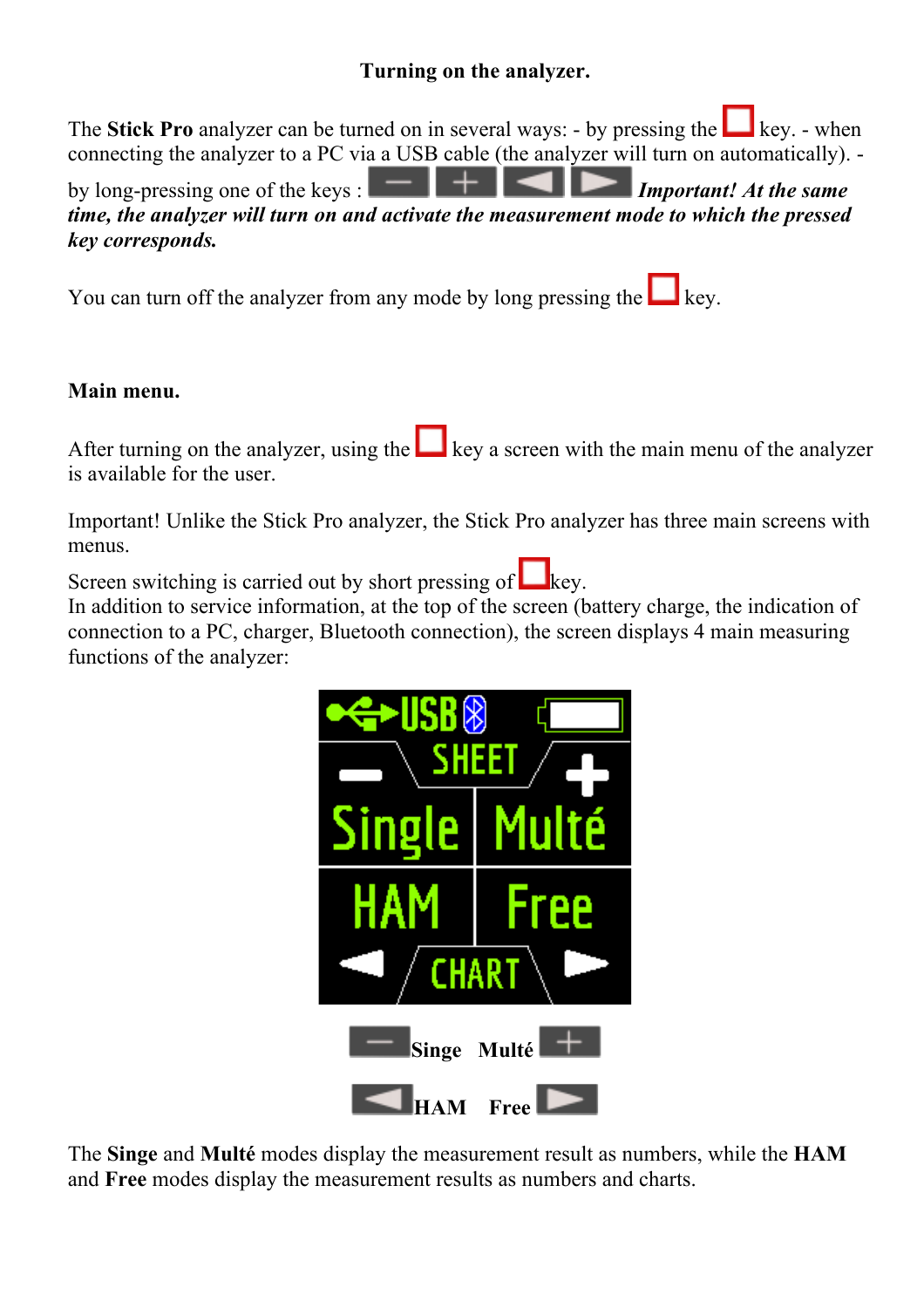

The **TDR**, **R&X** and **RLoss** modes display the result in the form of charts and numbers, and the **Bound** mode in the form of numbers and color indication.



The **cImp** and **cLoss** modes display the result in the form of charts and numbers, and **StubT** and **cLen** mode in the form of numbers and color indication.

When you press in the **Main Menu**, 13 information screens will be available. The first 12 screens will briefly talk about the main measuring functions of the analyzer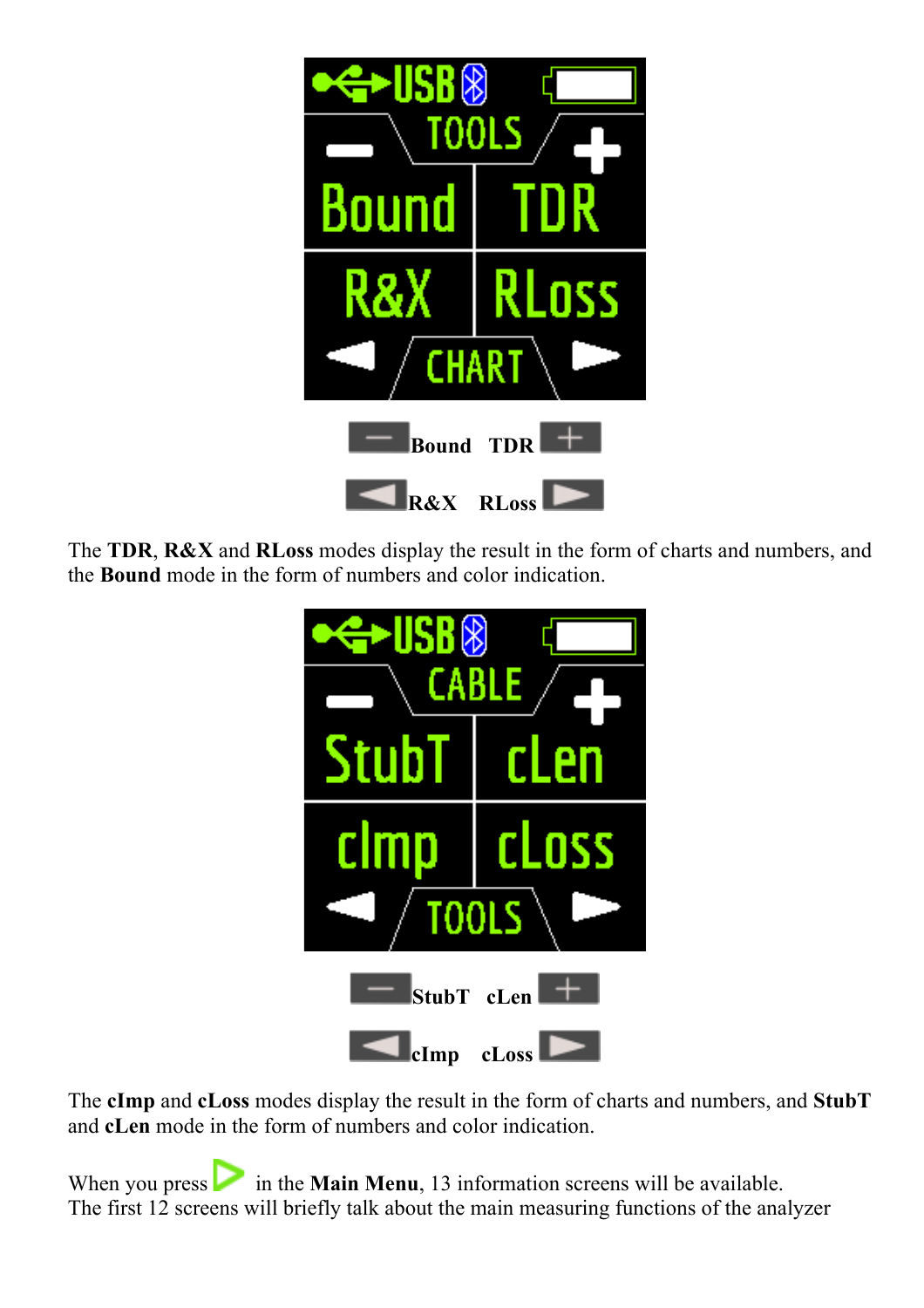**(Single, Multé, HAM, Free** and others). By pressing the key, you can switch to the corresponding measurement mode.

On the thirteenth screen when you press the key, you will enter the **Settings menu.** 



### **Single mode.**

**Single** is a measurement of all parameters. The mode is started by pressing the **key.** key. After pressing the key, the measurement will start automatically. This is indicated by a flashing antenna icon located at the top of the screen. You can stop the measurement by pressing  $\Box$  once. You can resume the measurement by pressing  $\Box$  once.

In **Single mode**, the analyzer has 5 screens with information. The first screen displays:

- working frequency
- **SWR** value
- return loss value

The second screen displays:

- working frequency
- **|Z|** value
- value of active  $(R)$  and reactive  $(X)$  resistance (taking into account the sign) for the series mode

The third screen displays:

- working frequency
- **|Z|** value
- inductance **(L)** and capacitance **(C)** value for series mode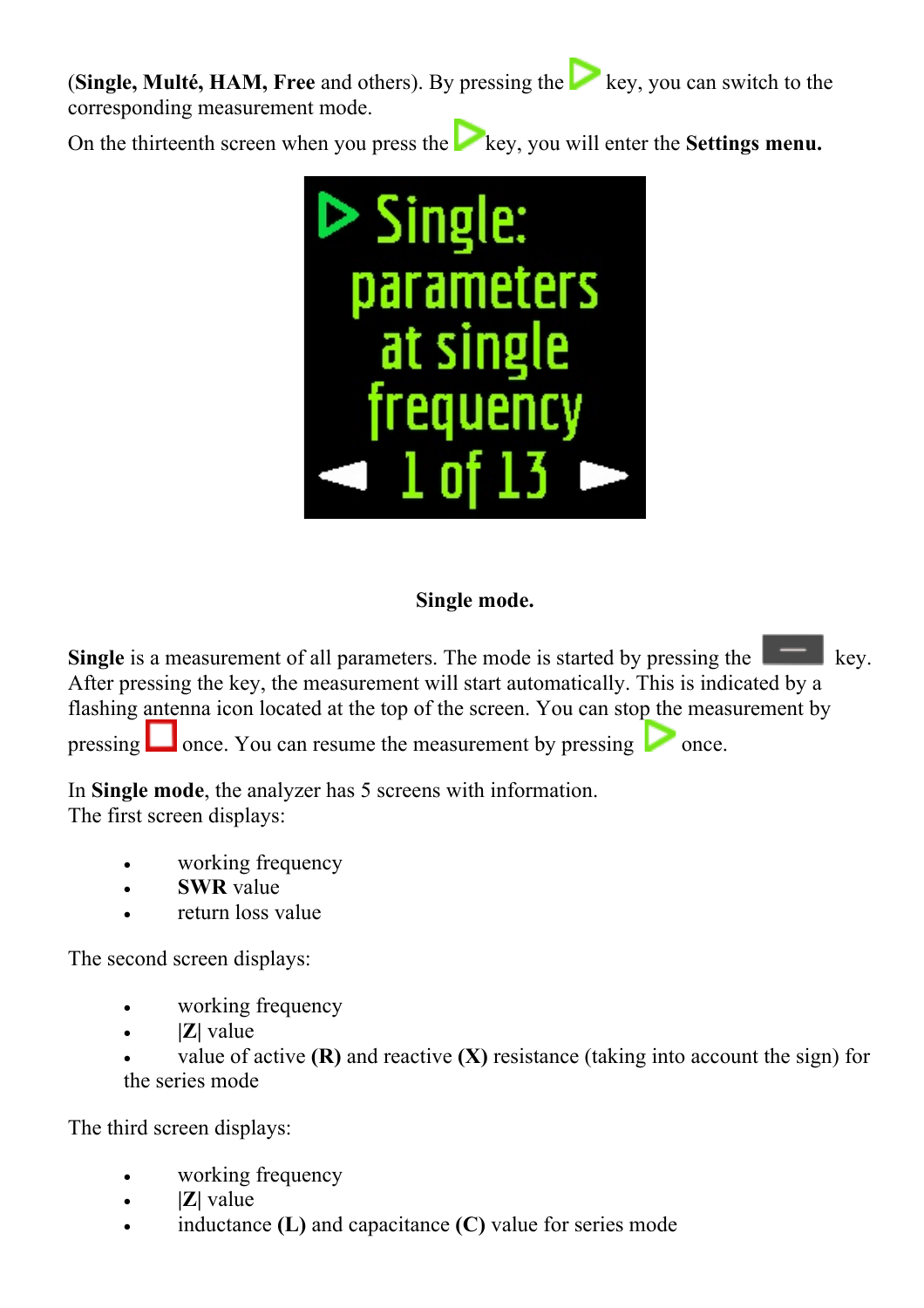*Important! Sometimes inductance or capacitance values are displayed with a minus sign. It would seem to be contrary to the laws of physics. But no, in RigExpert analyzers, the minus sign next to the value indicates how much inductance or capacitance you need to add to the circuit in order to compensate for the reactive component of the impedance.* On the fourth screen are displayed:

- working frequency
- magnitude
- value of active **(R)** and reactive **(X)** resistance (taking into account the sign) for parallel mode

The fifth screen displays:

- working frequency
- phase value
- inductance **(L)** and capacitance **(C)** value for parallel mode

Screens switch among themselves by pressing There are two ways to change the value of the operating frequency:

keystrokes  $\begin{array}{|c|c|c|}\n\hline\n\end{array}$  and  $\begin{array}{|c|c|c|}\n\hline\n\end{array}$  A single press changes the frequency value minimally. If you press and hold the keys, the frequency will change continuously with an accelerated step.

pressing and holding the key for 2 seconds. After that, an information

window will appear on the analyzer screen. Press  $\sim$  key again. A window will appear on the analyzer screen with the setting of the operating frequency.

The keys select the cursor position to change units, tens, hundreds, thousands of kHz, and the  $\mathbf{H}$   $\mathbf{H}$  keys change the value.

A single press of the key saves the change and returns to **Single mode**.

A single press of the key returns to **Single mode** without saving changes.

The help menu is accessible by pressing and holding the key and then selecting the **Help mode** with the **keys**.

# **Multé mode.**

**Multé** is a new mode, in which you can quickly assess how well your antenna works on different HAM bands. The result is displayed as stars. The smaller the **SWR** of the antenna in the range, the more stars.

Table of the dependence of the number of stars on the SWR:

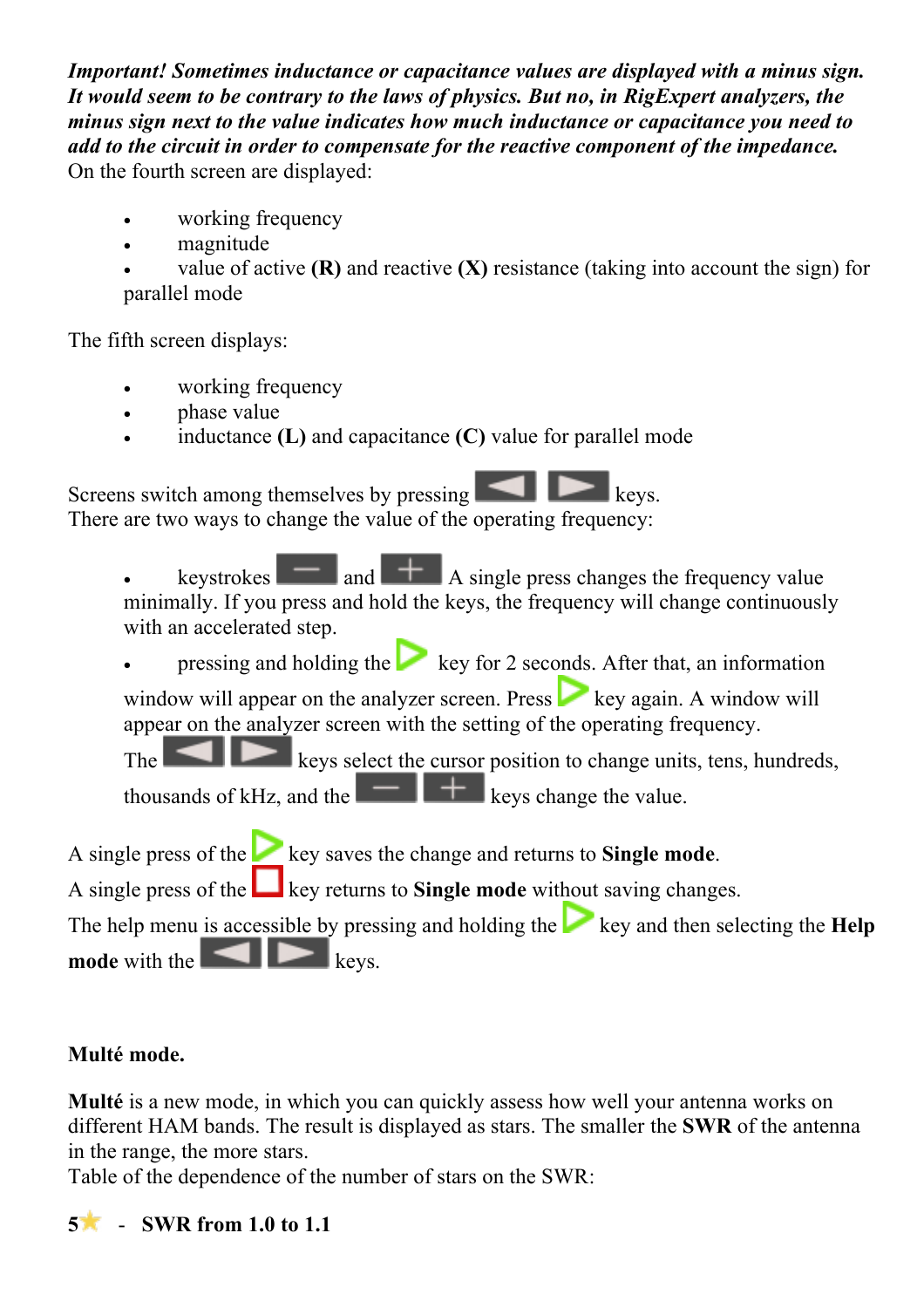- **4 - SWR from 1.1 to 1.15**
- **3 - SWR from 1.15 to 1.3**
- **2 - SWR from 1.3 to 1.7**
- **1 - SWR from 1.7 to 3.0**

The SWR over 3 analyzer in **Multé mode** ignores.

If, after scanning, the analyzer didn't find a single resonance, then this means that either your antenna has a minimum SWR of more than 3, or the antenna or coaxial cable is damaged.



Restarting this mode is possible by pressing any key except  $\Box$  key.

After successful measurement in **Multé mode**, the following information will be displayed on the analyzer screen:

- band
- number of stars (out of 5)
- minimum value of SWR and the frequency at which this value was found

If there are more than one results detected by the analyzer, then the screens are switched

using the  $\|\cdot\|_{\text{keys.}}$ 

When you press the  $\mathbb{R}$  keys on one of the results screens, the analyzer switches to **HAM mode** on the same band.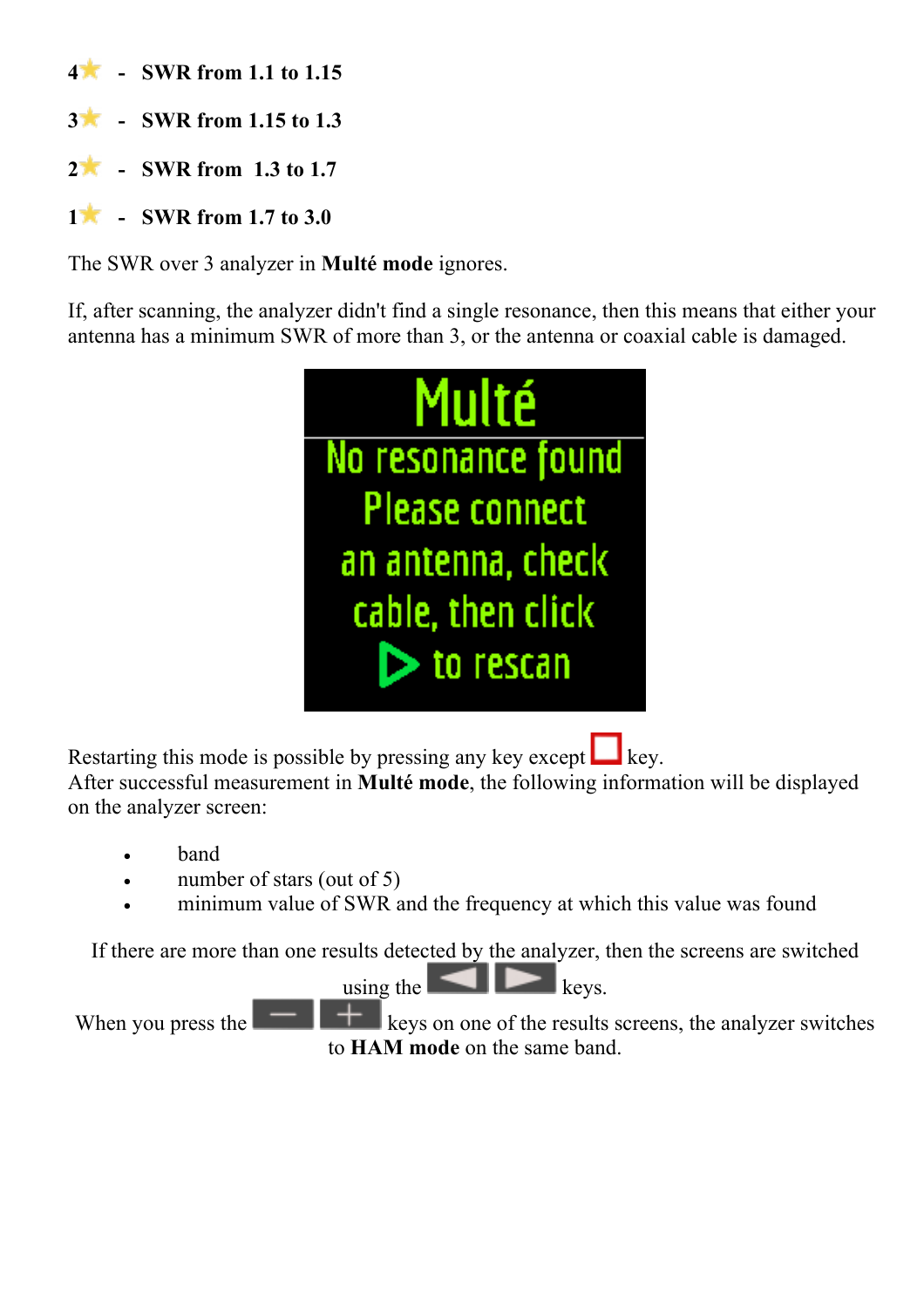

A long press of the key will bring up the **Help menu.** 

### **HAM mode.**

This mode allows you to measure and display the SWR antenna chart on the analyzer screen on one of the fixed HAM radio bands such as:

### **2.2 km, 630 m, 160 m, 80 m, 60 m, 40 m, 30 m, 20 m, 17 m, 15 m, 12 m, 11 m, 10 m, 6 m, 2 m, 70 cm.**

Enabling this mode is possible either from the main menu by pressing the key or when the analyzer is off by a long press of the same key. The measurement will be performed automatically in the range that was used in the previous measurement.



You can change the measuring range using the  $\Box$  keys.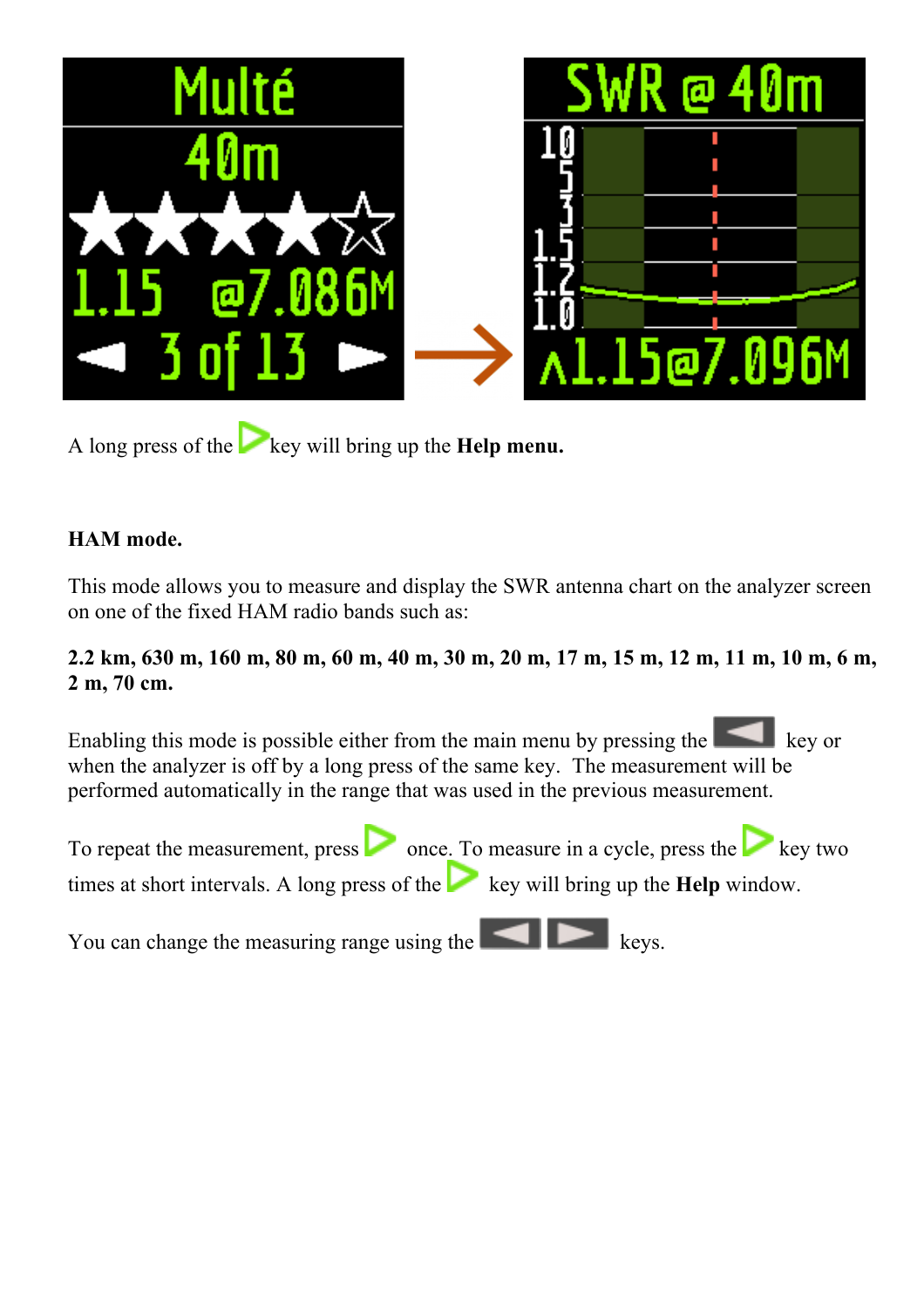

In **HAM mode**, the SWR icon and the range over which the measurement is carried out are displayed at the top of the screen.

In the center of the screen, a chart of the **SWR** values for the range is displayed.

The value of the minimum **SWR** found and the **frequency** at which this value was found are displayed at the bottom of the screen.

*Important! To the left and right of the graph are two vertical stripes. They indicate going out of range. Sometimes the resonance of the antenna may be out of range, but very close to the beginning or end. In such cases, the analyzer will determine the resonance beyond the limits of the ranges.*

When you press the  $\|\cdot\|$  or  $\|\cdot\|$  keys the analyzer switches to **Free mode** with the center frequency of measurement corresponding to the center frequency of the selected range:



You can exit the mode in the main menu by briefly pressing the  $\Box$  key.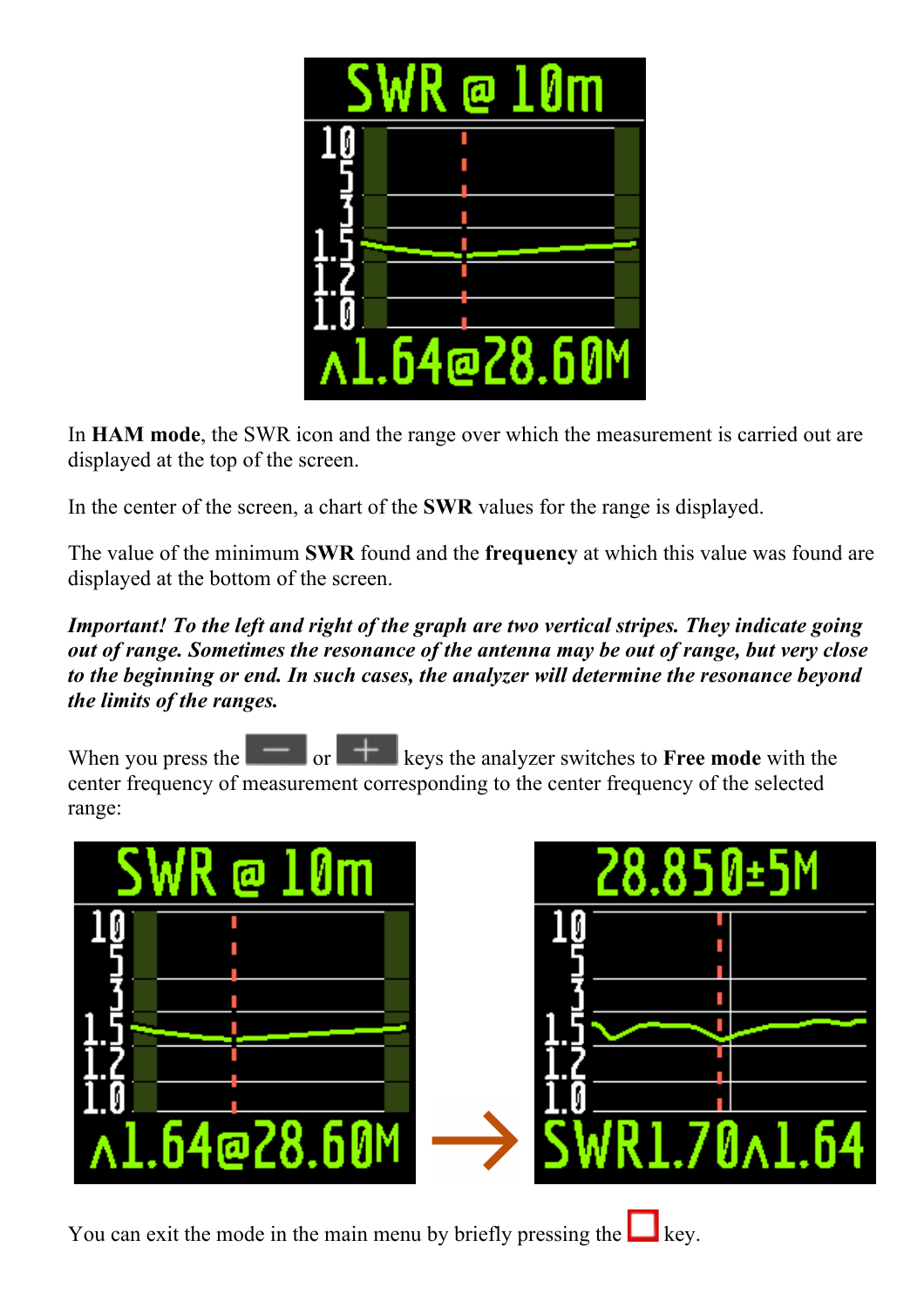### **Free mode.**

This is a classic **SWR** measurement mode with plotting in a user-defined frequency band.

This mode is useful for survey measurement of the antenna in a wide frequency range or for measuring the **SWR** in a very narrow predetermined area.

In **Free mode**, the following is displayed on the analyzer screen:



at the top of the screen: the value of the center frequency of the measurement and the width of the measurement band.

in the middle of the screen: SWR chart

at the bottom of the screen: the SWR value under the marker (solid vertical line) and the minimum of the SWR found (dashed vertical line).

There are two ways to set the center of the measurement frequency:

**• keys. Pressing the key once will change the frequency discretely to a** certain value. Pressing and holding the key will cause an accelerated continuous change in frequency.

 $\sim$  After press, a window will be available with a choice of setting the

center frequency, exit or calling **Help**. Press briefly and enter the frequency setting menu.